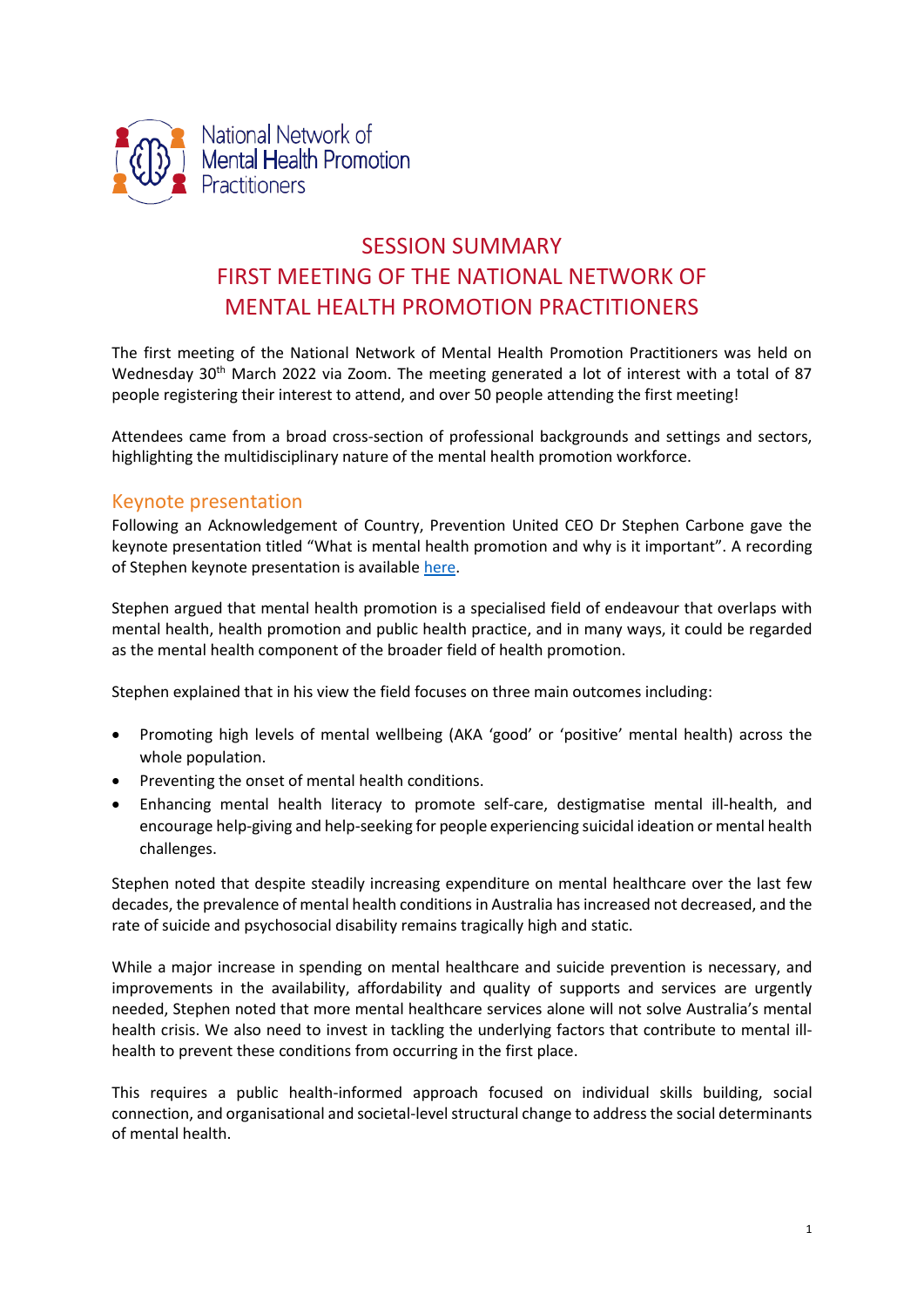Achieving this requires dedicated and recurrent funding for mental health promotion, a strengthening of Australia's preventive mental health system infrastructure, and better support for the thousands of workers working in mental health promotion roles in education, workplaces, health and mental health services, non-government and government organisations and other settings.

Stephen expressed a hope that this new network would bring people working on mental health promotion related activities together to network, share ideas and information and participate in professional development activities.

In turn this would help raise the profile of the work we do, improve our capacity and capability in this critical field of endeavour, and allow us to make real in-roads in reducing the incidence and impact of mental ill-health among the Australian community.

## Small group discussion

Stephen's keynote address was followed by small group discussions in the Zoom breakout rooms.

The breakout rooms provided an opportunity for people to introduce themselves and their organisation, and to discuss what mental health promotion meant to them, what they thought this workforce needed, and what they were hoping to get out of joining the network. This was followed by a large group discussion about the merits of the network and how it could best function. Some of the key points raised during these conversations are summarised below.

### **What is mental health promotion?**

- Mental health promotion is about enabling flourishing and helping people to attain and maintain good mental health and wellbeing.
- It involves enabling/empowering people to increase control over and improve their mental health and wellbeing.
- It takes a whole of population view and focuses upstream on risk and protective factors.
- It requires a focus on individual behaviour change and tackling the social/structural determinants of mental health.
- It involves action in health and non-health settings where people live, work, learn and play.
- It is important that it supports communities in a way that makes sense to them culturally and linguistically so that they feel safe and connected, with a strong sense of belonging.
- May include public education campaigns, program design and delivery, advocacy, capacity building, and policy development among other activities.
- It is part of, or at least informed by health promotion and public health practice, as well as community development.

### **Who is part of the mental health promotion workforce?**

- People acknowledged it is a very diverse workforce that includes community members, community leaders, First Nations Elders, people with lived/living experience and peer workers, youth workers, family violence workers, community development workers, bicultural workers, educators, Human Resource Managers, arts officers/artists, psychologists, social workers, nurses, people with skills in marketing and communication, health promotion practitioners and others.
- People also acknowledged mental health promotion activities occur in a very wide range of settings including online, in schools, workplaces, leisure centres, neighbourhood/community houses, sport groups and clubs, child youth and family services, local government, health and mental health services, public health teams, suicide prevention networks, non-government organisations, and government departments amongst other settings.